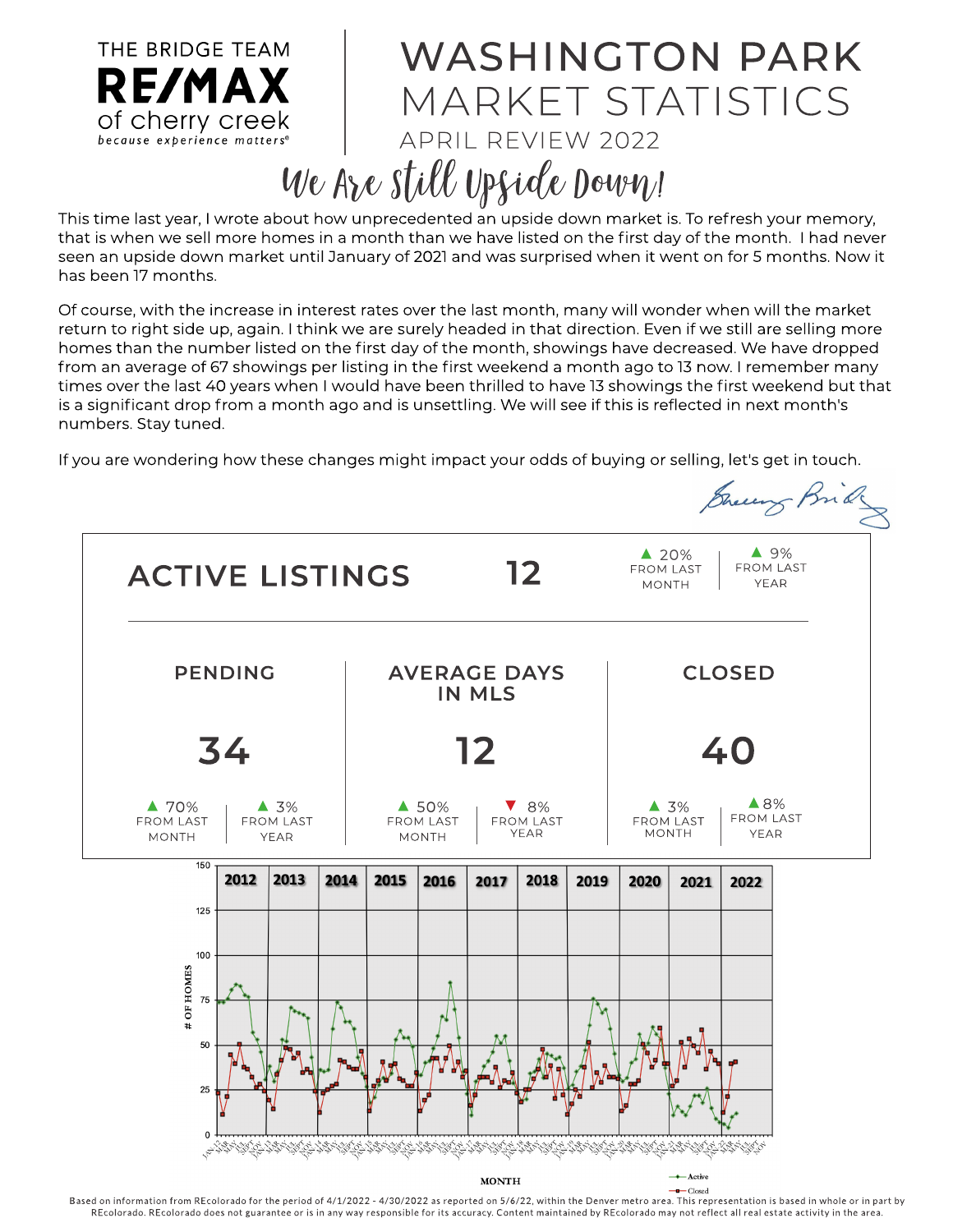| Structure Type | List Price  | Address                    | Total                   | Bedrooms Bathroom:<br>Total | Above Grade<br><b>Finished Area</b><br>(Sq. Ft.) | Living Area<br>(Sq. Ft.) | <b>Building</b><br>Area Total<br>(Sq. Ft.) | PSF Above<br>Grade | Garage<br>Spaces        | Year Built | Lot Size<br>(Sq. Ft.) | Days In<br><b>MLS</b> | Close Date | Close Price |
|----------------|-------------|----------------------------|-------------------------|-----------------------------|--------------------------------------------------|--------------------------|--------------------------------------------|--------------------|-------------------------|------------|-----------------------|-----------------------|------------|-------------|
|                |             |                            |                         |                             |                                                  | <b>CLOSED</b>            |                                            |                    |                         |            |                       |                       |            |             |
| <b>Duplex</b>  | \$475,000   | 828 S Emerson Street       | 1                       | 1                           | 622                                              | 622                      | 622                                        | \$844.05           | 1                       | 1896       | 2,390                 | 4                     | 4/25/22    | \$525,000   |
| Townhouse      | \$485,000   | 326 E Dakota Avenue        | $\overline{2}$          | $\mathbf 1$                 | 760                                              | 760                      | 850                                        | \$703.95           | 0                       | 1890       | 1,410                 | $\mathbf 1$           | 4/22/22    | \$535,000   |
| Townhouse      | \$499,000   | 807 S Logan Street         | $\overline{2}$          | $\mathbf{1}$                | 658                                              | 658                      | 812                                        | \$816.87           | $\mathbf 0$             | 1903       | 1,950                 | 4                     | 4/20/22    | \$537,500   |
| Duplex         | \$519,900   | 515 E Center Avenue        | $\mathbf{1}$            | $\mathbf 1$                 | 757                                              | 938                      | 938                                        | \$733.16           | 0                       | 1906       |                       | $\overline{2}$        | 4/6/22     | \$555,000   |
| Townhouse      | \$535,000   | 250 S Lafayette Street     | $\overline{2}$          | $\mathbf{1}$                | 672                                              | 672                      | 1,344                                      | \$848.21           | $\mathbf 0$             | 1922       | 3,050                 | 4                     | 4/21/22    | \$570,000   |
| House          | \$625,000   | 537 S Lincoln Street       | $\overline{4}$          | $\overline{2}$              | 1,650                                            | 1,650                    | 1,992                                      | \$440.00           | $\overline{2}$          | 1895       | 4,690                 | 3                     | 4/12/22    | \$726,000   |
| House          | \$650,000   | 651 S Clarkson Street      | $\overline{2}$          | $\mathbf{1}$                | 1,016                                            | 1,016                    | 1,156                                      | \$680.81           | $\overline{2}$          | 1932       | 3,049                 | $\overline{4}$        | 4/1/22     | 5691,700    |
| House          | \$699,000   | 301 S Ogden Street         | $\overline{2}$          | $\overline{2}$              | 1,011                                            | 1,386                    | 1,386                                      | \$838.28           | $\overline{2}$          | 1911       | 6,534                 | 4                     | 4/29/22    | \$847,500   |
| <b>Duplex</b>  | \$725,000   | 1052 S Washington Street   | $\overline{2}$          | $\overline{2}$              | 1,014                                            | 1,014                    | 1,368                                      | \$697.73           | $\mathbf{1}$            | 1908       |                       | 3                     | 4/8/22     | \$707,500   |
| House          | \$775,000   | 1250 S Clarkson Street     | $\overline{2}$          | $\overline{2}$              | 1,132                                            | 1,132                    | 1,132                                      | \$591.87           | $\mathbf{1}$            | 1910       | 10,988                | 120                   | 4/1/22     | \$670,000   |
| House          | \$775,000   | 1246 S Clarkson Street     | $\overline{2}$          | $\overline{2}$              | 1,752                                            | 1,752                    | 2,004                                      | \$402.40           | 3                       | 1907       | 4,680                 | 56                    | 4/15/22    | \$705,000   |
| House          | \$799,900   | 82 N Logan Street          | $\overline{2}$          | $\overline{2}$              | 1,519                                            | 1,903                    | 1,903                                      | \$526.66           | $\overline{2}$          | 1900       | 3,123                 | 5                     | 4/26/22    | \$800,000   |
| Duplex         | \$800,000   | 670 S Washington Street    | $\overline{\mathbf{3}}$ | $\overline{2}$              | 1,200                                            | 2,046                    | 2,150                                      | \$750.00           | $\overline{2}$          | 1922       | 3,920                 | $\overline{4}$        | 4/14/22    | \$900,000   |
| House          | \$850,000   | 520 S Washington Street    | 3                       | $\overline{2}$              | 1,390                                            | 1,936                    | 1,997                                      | \$737.41           | $\overline{2}$          | 1910       | 3,870                 | 3                     | 4/22/22    | \$1,025,000 |
| House          | \$899,000   | 1362 S Ogden Street        | 5                       | $\overline{4}$              | 1,832                                            | 2,732                    | 2,872                                      | \$589.52           | $\overline{2}$          | 1978       | 5,380                 | $\overline{4}$        | 4/11/22    | \$1,080,000 |
| House          | \$899,999   | 378 S Downing Street       | $\overline{4}$          | $\overline{2}$              | 958                                              | 1,858                    | 1,916                                      | \$975.63           | $\overline{2}$          | 1925       | 4,356                 | $\overline{7}$        | 4/28/22    | \$934,650   |
| House          | \$900,000   | 166 S Corona Street        | 4                       | $\overline{2}$              | 1,590                                            | 2,250                    | 2,385                                      | \$723.27           | 3                       | 1910       | 4,760                 | 5                     | 4/19/22    | \$1,150,000 |
| House          | \$960,000   | 1004 S Pennsylvania Street | 3                       | $\overline{2}$              | 1,555                                            | 1,785                    | 1,822                                      | \$617.36           | $\mathbf{1}$            | 1895       | 4,160                 | $\mathbf 0$           | 4/4/22     | \$960,000   |
| House          | \$999,000   | 972 S Washington Street    | 3                       | $\overline{2}$              | 1,608                                            | 1,954                    | 2,041                                      | \$808.46           | $\overline{2}$          | 1902       | 6,250                 | 4                     | 4/21/22    | \$1,300,000 |
| House          | \$999,999   | 735 S Gaylord Street       | $\overline{2}$          | $\mathbf{1}$                | 960                                              | 1,824                    | 1,920                                      | \$1,093.75         | $\overline{2}$          | 1928       | 4,680                 | $\mathbf{1}$          | 4/13/22    | \$1,050,000 |
| House          | \$1,079,000 | 951 S Clarkson Street      | 6                       | $\overline{3}$              | 1,892                                            | 2,592                    | 2,854                                      | \$576.11           | $\overline{\mathbf{3}}$ | 1896       | 6,050                 | $\Omega$              | 4/8/22     | \$1,090,000 |
| House          | \$1,150,000 | 434 S Gaylord Street       | 3                       | $\overline{2}$              | 1,035                                            | 2,002                    | 2,070                                      | \$1,207.73         | $\overline{2}$          | 1931       | 4,680                 | $\overline{2}$        | 4/8/22     | \$1,250,000 |
| House          | \$1,175,000 | 648 S York Street          | 4                       | $\overline{2}$              | 1,326                                            | 2,326                    | 2,610                                      | \$1,044.49         | $\overline{2}$          | 1934       | 6,240                 | 5                     | 4/29/22    | \$1,385,000 |
| House          | \$1,200,000 | 1166 S Vine Street         | $\overline{4}$          | $\overline{2}$              | 1,385                                            | 2,514                    | 2,796                                      | \$1,083.03         | $\overline{\mathbf{3}}$ | 1913       | 6,300                 | $\Omega$              | 4/25/22    | \$1,500,000 |
| House          | \$1,250,000 | 529 S Corona Street        | 4                       | 3                           | 1,801                                            | 2,648                    | 2,693                                      | \$805.11           | $\overline{2}$          | 1922       | 6,350                 | $\overline{4}$        | 4/11/22    | \$1,450,000 |
| House          | \$1,279,999 | 822 S Race Street          | 4                       | $\overline{2}$              | 1,056                                            | 2,012                    | 2,112                                      | \$1,314.96         | $\overline{2}$          | 1925       | 4,680                 | 3                     | 4/7/22     | \$1,388,600 |
| House          | \$1,375,000 | 338 S High Street          | $\overline{4}$          | 3                           | 2,572                                            | 2,572                    | 2,689                                      | \$534.60           | $\overline{\mathbf{3}}$ | 1895       | 4,680                 | 6                     | 4/1/22     | \$1,375,000 |
| House          | \$1,424,900 | 1368 S Corona Street       | 5                       | $\overline{4}$              | 3,308                                            | 4,857                    | 5,029                                      | \$424.73           | $\overline{2}$          | 2004       | 5,990                 | 30                    | 4/29/22    | \$1,405,000 |
| House          | \$1,425,000 | 764 S Clarkson Street      | 4                       | $\overline{4}$              | 2,051                                            | 3,141                    | 3,141                                      | \$809.36           | $\overline{2}$          | 1930       | 6,340                 | 3                     | 4/15/22    | \$1,660,000 |
| House          | \$1,565,000 | 376 S High Street          | 3                       | $\overline{2}$              | 1,913                                            | 1,913                    | 2,295                                      | \$888.66           | 3                       | 1925       | 4,990                 | $\overline{4}$        | 4/21/22    | \$1,700,000 |
| House          | \$1,699,000 | 685 S Vine Street          | 5                       | 4                           | 2,306                                            | 3,400                    | 3,438                                      | \$802.25           | $\overline{2}$          | 1927       | 4,680                 | $\overline{2}$        | 4/1/22     | \$1,850,000 |
| House          | \$1,700,000 | 469 S York Street          | 5                       | $\overline{4}$              | 2,076                                            | 3,037                    | 3,088                                      | \$821.29           | $\overline{2}$          | 1928       | 6,240                 | $\overline{4}$        | 4/15/22    | \$1,705,000 |
| House          | \$1,850,000 | 651 S Race Street          | 5                       | $\overline{a}$              | 2,952                                            | 4,502                    | 4,554                                      | \$602.98           | $\mathbf{1}$            | 2007       | 4,680                 | 117                   | 4/19/22    | \$1,780,000 |
| House          | \$1,898,000 | 1395 S Gaylord Street      | 4                       | 5                           | 2,466                                            | 3,366                    | 3,400                                      | \$871.86           | $\overline{2}$          | 1923       | 6,300                 | 4                     | 4/29/22    | \$2,150,000 |
| House          | \$1,925,000 | 841 S Race Street          | 5                       | $\overline{4}$              | 2,584                                            | 3,624                    | 3,884                                      | \$765.48           | $\overline{2}$          | 2005       | 4,792                 | $\overline{4}$        | 4/8/22     | \$1,978,000 |
| House          | \$2,185,000 | 465 S Race Street          | $\overline{4}$          | $\overline{4}$              | 2,855                                            | 4,481                    | 4,481                                      | \$775.83           | $\overline{2}$          | 1991       | 6,240                 | 6                     | 4/1/22     | \$2,215,000 |
| House          | \$2,650,000 | 1419 S York Street         | 4                       | 5                           | 2,994                                            | 4,628                    | 4,628                                      | \$885.10           | $\overline{2}$          | 2022       | 5,040                 | 24                    | 4/22/22    | \$2,650,000 |
| House          | \$3,300,000 | 1050 S Gilpin Street       | 5                       | 4                           | 3,104                                            | 4,718                    | 4,818                                      | \$1,135.63         | $\overline{2}$          | 2013       | 6,250                 | 4                     | 4/4/22     | \$3,525,000 |
| House          | \$3,795,000 | 1165 S Vine Street         | 6                       | 5                           | 3,692                                            | 5,515                    | 5,515                                      | \$1,132.61         | $\sqrt{2}$              | 2022       | 6,300                 | 3                     | 4/8/22     | \$4,181,600 |
| House          | \$5,750,000 | 1885 E Cedar Avenue        | 4                       | $\overline{7}$              | 5,460                                            | 10,920                   | 10,920                                     | \$998.17           | 5                       | 2001       | 21,500                | 27                    | 4/26/22    | \$5,450,000 |
|                |             |                            |                         |                             | <b>TOTAL CLOSED = 40</b>                         |                          | <b>AVERAGE DAYS IN MLS = 12</b>            |                    |                         |            |                       |                       |            |             |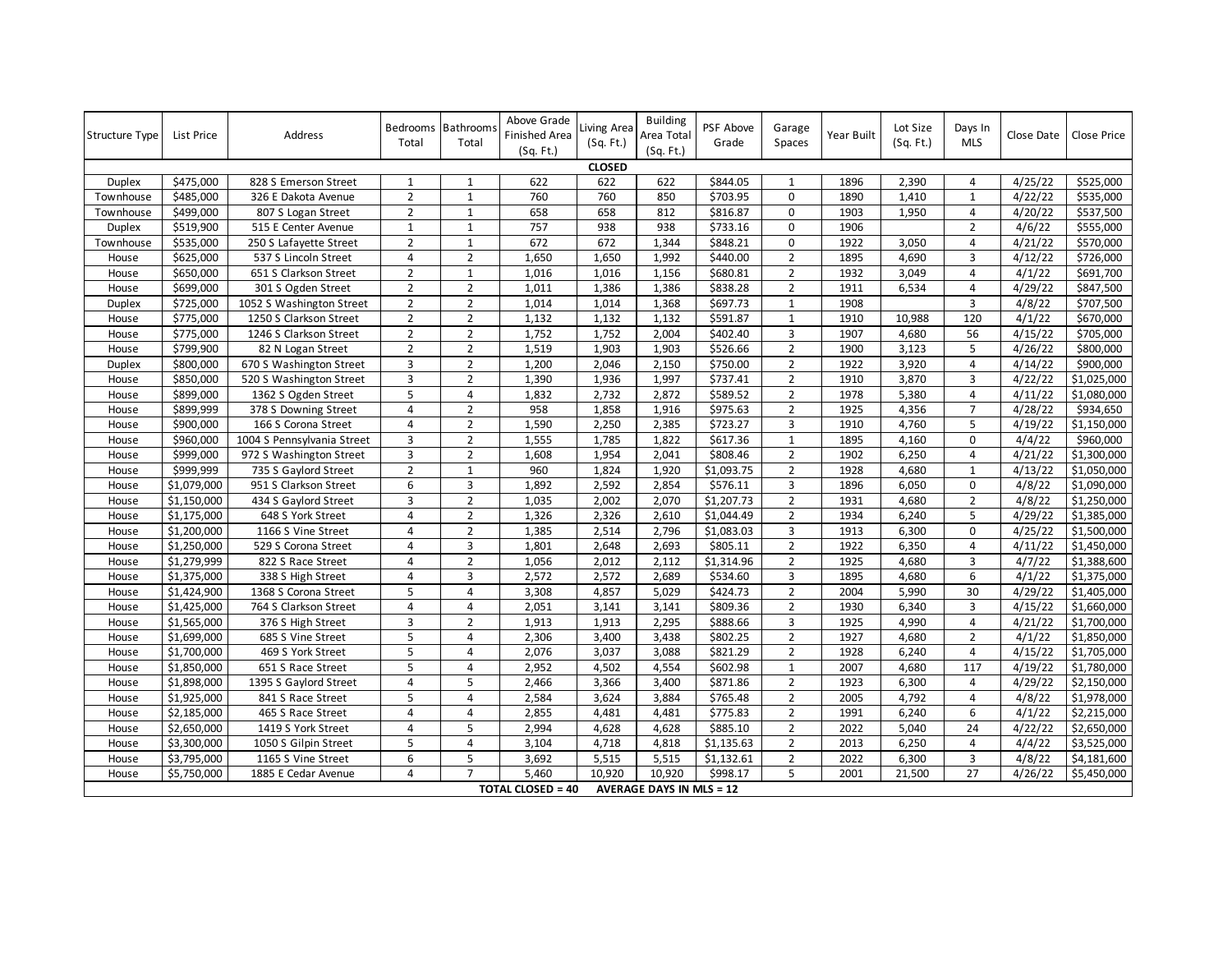| <b>Structure Type</b> | List Price  | Address                     | Bedrooms<br>Total       | Bathrooms<br>Total | Above Grade<br>Finished Area<br>(Sq. Ft.) | Living Area<br>(Sq. Ft.) | <b>Building</b><br>Area Total<br>(Sq. Ft.) | PSF Above<br>Grade | Garage<br>Spaces | Year Built | Lot Size<br>(Sq. Ft.) | Days In<br><b>MLS</b> |
|-----------------------|-------------|-----------------------------|-------------------------|--------------------|-------------------------------------------|--------------------------|--------------------------------------------|--------------------|------------------|------------|-----------------------|-----------------------|
|                       |             |                             |                         |                    | <b>PENDING</b>                            |                          |                                            |                    |                  |            |                       |                       |
| Duplex                | \$525,000   | 760 S Pearl Street          | $\overline{2}$          | $\overline{2}$     | 689                                       | 889                      | 947                                        | \$761.97           | 1                | 1912       | 2,307                 | $\overline{2}$        |
| Duplex                | \$635,000   | 335 S Emerson Street        | $\overline{3}$          | $\mathbf{1}$       | 1,043                                     | 1,373                    | 1,373                                      | \$608.82           | $\mathbf 1$      | 1910       | 2,516                 | 5                     |
| House                 | \$699,000   | 955 S Pearl Street          | $\overline{2}$          | $\mathbf 1$        | 904                                       | 1,684                    | 1,768                                      | \$773.23           | $\overline{2}$   | 1933       | 5,209                 | 4                     |
| House                 | \$749,000   | 251 S Lafayette Street      | $\overline{2}$          | $\overline{2}$     | 1,005                                     | 1,005                    | 1,115                                      | \$745.27           | $\overline{2}$   | 1900       | 3,120                 | $\overline{2}$        |
| House                 | \$749,000   | 780 S Logan Street          | $\overline{3}$          | $\overline{2}$     | 1,449                                     | 1,449                    | 2,049                                      | \$516.91           | $\overline{2}$   | 1904       | 4,610                 | $\mathbf{1}$          |
| House                 | \$750,000   | 38 S Emerson Street         | $\overline{2}$          | $\overline{2}$     | 1,458                                     | 1,458                    | 1,658                                      | \$514.40           | $\overline{2}$   | 1897       | 3,120                 | 4                     |
| House                 | \$765,000   | 235 E Virginia Avenue       | $\overline{2}$          | $\mathbf 1$        | 1,113                                     | 1,113                    | 1,418                                      | \$687.33           | $\mathbf{1}$     | 1900       | 3,770                 | 5                     |
| House                 | \$765,000   | 664 S Pearl Street          | $\overline{3}$          | $\overline{2}$     | 1,470                                     | 1,470                    | 1,736                                      | \$520.41           | 3                | 1898       | 5,000                 | $\overline{21}$       |
| House                 | \$775,000   | 90 N Lincoln Street         | 3                       | $\overline{2}$     | 1,347                                     | 1,697                    | 1,823                                      | \$575.35           | $\overline{2}$   | 1905       | 3,160                 | 6                     |
| House                 | \$850,000   | 250 S Pearl Street          | 3                       | $\overline{2}$     | 1,412                                     | 1,412                    | 1,698                                      | \$601.98           | $\overline{2}$   | 1906       | 4,690                 | 4                     |
| House                 | \$875,000   | 1134 S Washington Street    | $\mathsf{3}$            | $\overline{2}$     | 1,626                                     | 2,026                    | 2,312                                      | \$538.13           | $\overline{2}$   | 1906       | 6,250                 | 3                     |
| House                 | \$875,000   | 264 S Sherman Street        | $\overline{3}$          | $\overline{2}$     | 1,889                                     | 1,889                    | 2,168                                      | \$463.21           | $\overline{2}$   | 1893       | 4,462                 | 3                     |
| House                 | \$875,000   | 68 S Grant Street           | $\overline{3}$          | 3                  | 1,722                                     | 1,936                    | 2,149                                      | \$508.13           | $\overline{2}$   | 1910       | 3,049                 | $\overline{4}$        |
| House                 | \$899,000   | 1529 S University Boulevard | $\overline{4}$          | 3                  | 1,038                                     | 2,130                    | 2,188                                      | \$866.09           | $\overline{2}$   | 1952       | 5,580                 | 33                    |
| House                 | \$975,000   | 300 S Race Street           | $\overline{4}$          | $\overline{2}$     | 1,492                                     | 2,748                    | 2,984                                      | \$653.49           | $\overline{2}$   | 1930       | 6,250                 | 5                     |
| House                 | \$999,900   | 335 S Pennsylvania Street   | 3                       | $\overline{2}$     | 2,259                                     | 2,541                    | 2,679                                      | \$442.63           | $\overline{2}$   | 1890       | 6,230                 | 27                    |
| House                 | \$999,999   | 735 S Ogden Street          | $\overline{\mathbf{4}}$ | 3                  | 1,398                                     | 2,346                    | 2,346                                      | \$715.31           | $\overline{2}$   | 1924       | 4,690                 | 5                     |
| Duplex                | \$1,050,000 | 725 S Emerson Street        | $\overline{3}$          | $\overline{4}$     | 1,973                                     | 2,833                    | 2,966                                      | \$532.18           | $\overline{2}$   | 2004       | 3,049                 | $\mathbf 1$           |
| House                 | \$1,075,000 | 1353 S Gaylord Street       | $\overline{4}$          | $\overline{2}$     | 1,400                                     | 2,800                    | 2,800                                      | \$767.86           | $\mathbf 1$      | 1920       | 6,300                 | $\overline{2}$        |
| House                 | \$1,100,000 | 544 S Grant Street          | 3                       | 3                  | 1,682                                     | 1,682                    | 2,180                                      | \$653.98           | $\overline{2}$   | 1900       | 4,170                 | $\overline{2}$        |
| House                 | \$1,200,000 | 451 S Franklin Street       | $\overline{4}$          | $\overline{2}$     | 1,102                                     | 2,149                    | 2,204                                      | \$1,088.93         | $\overline{2}$   | 1923       | 4,760                 | 10                    |
| House                 | \$1,500,000 | 65 Pearl Street             | $\overline{4}$          | 4                  | 3,070                                     | 3,845                    | 3,845                                      | \$488.60           | $\overline{2}$   | 1905       | 4,520                 | 5                     |
| House                 | \$1,600,000 | 481 S Corona Street         | $\overline{4}$          | 4                  | 2,320                                     | 3,354                    | 3,354                                      | \$689.66           | $\overline{2}$   | 1923       | 4,792                 | 10                    |
| House                 | \$1,645,000 | 1467 S Humboldt Street      | 5                       | 4                  | 3,036                                     | 4,112                    | 4,191                                      | \$541.83           | $\overline{2}$   | 1992       | 6,220                 | 45                    |
| House                 | \$1,750,000 | 935 S Downing Street        | 5                       | 4                  | 3,278                                     | 4,178                    | 4,318                                      | \$533.86           | $\mathbf{1}$     | 1914       | 4,750                 | 17                    |
| House                 | \$1,795,000 | 691 S Vine Street           | 6                       | 4                  | 2,248                                     | 3,367                    | 3,457                                      | \$798.49           | $\overline{2}$   | 1927       | 4,680                 | 3                     |
| House                 | \$1,890,000 | 1380 S Marion Street        | $\overline{4}$          | 5                  | 2,395                                     | 3,427                    | 3,527                                      | \$789.14           | $\overline{2}$   | 1924       | 6,250                 | 3                     |
| House                 | \$1,895,000 | 745 S York Street           | 5                       | 4                  | 2,447                                     | 3,473                    | 3,587                                      | \$774.42           | $\overline{2}$   | 1926       | 4,690                 | 5                     |
| House                 | \$2,300,000 | 1090 S Gilpin Street        | 5                       | 4                  | 3,056                                     | 3,942                    | 4,093                                      | \$752.62           | $\overline{2}$   | 1937       | 6,250                 | 3                     |
| House                 | \$2,650,000 | 906 S Vine Street           | $\overline{4}$          | 5                  | 2,862                                     | 3,984                    | 4,293                                      | \$925.93           | $\overline{2}$   | 2019       | 4,720                 | $\overline{2}$        |
| House                 | \$2,650,000 | 673 S Vine Street           | 5                       | 5                  | 2,753                                     | 4,103                    | 4,103                                      | \$962.59           | $\overline{2}$   | 2019       | 4,792                 | 0                     |
| House                 | \$2,685,000 | 790 S Williams Street       | $\overline{4}$          | 5                  | 2,872                                     | 4,362                    | 4,362                                      | \$934.89           | $\overline{2}$   | 1914       | 5,250                 | 4                     |
| House                 | \$3,300,000 | 907 S York Street           | 5                       | 5                  | 3,500                                     | 5,272                    | 5,272                                      | \$942.86           | $\overline{2}$   | 2022       | 5,350                 | 33                    |
| House                 | \$3,700,000 | 1038 S Race Street          | 5                       | 6                  | 3,950                                     | 5,878                    | 5,878                                      | \$936.71           | $\overline{2}$   | 2011       | 6,300                 | 0                     |
|                       |             |                             |                         |                    | <b>TOTAL PENDING = 34</b>                 |                          |                                            |                    |                  |            |                       |                       |